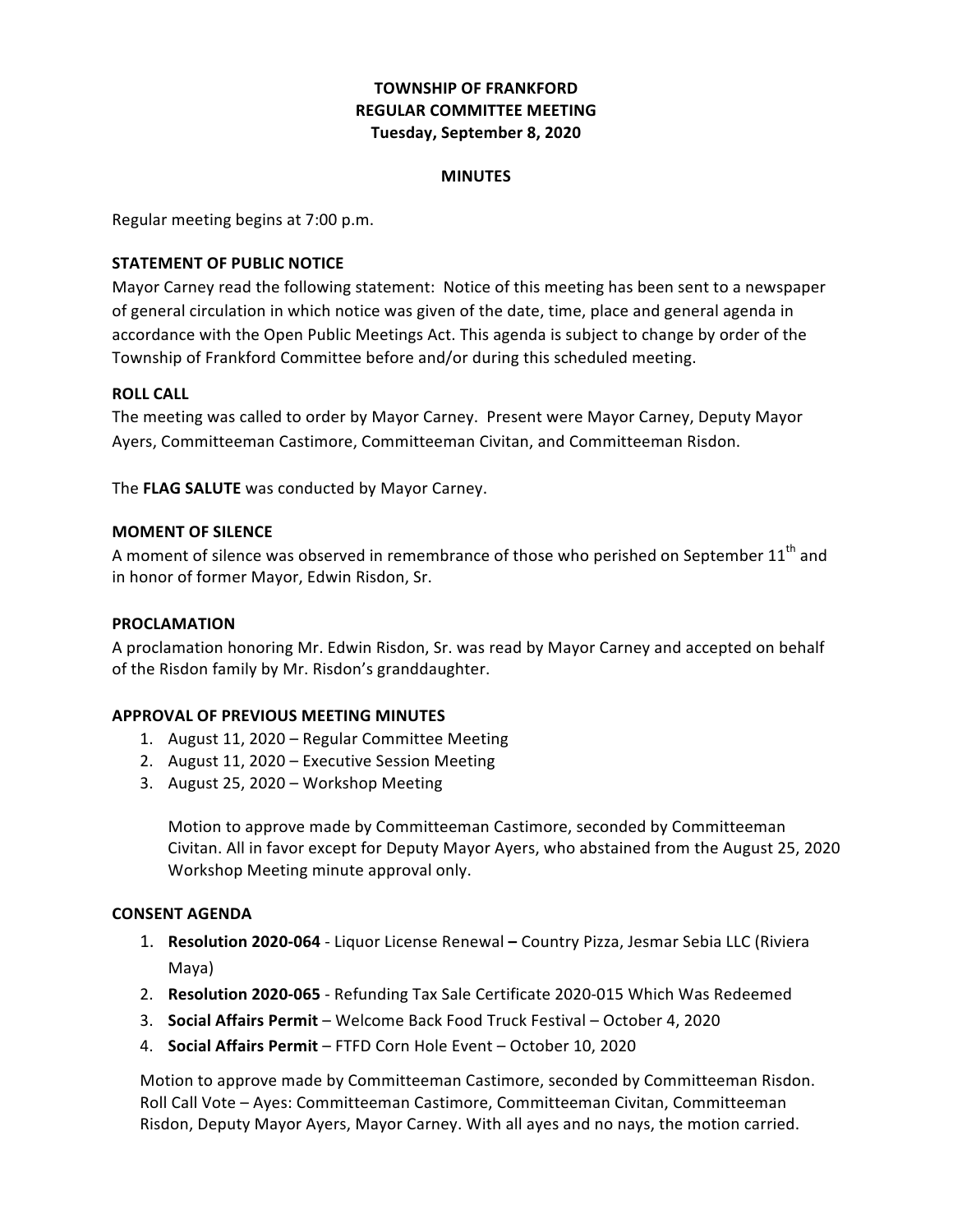### **PUBLIC HEARING/ADOPTION**

### **ORDINANCE 2020-007 – AN ORDINANCE TO VACATE A PORTION OF HILL LANE**

Motion to open public hearing by Committeeman Castimore, second by Deputy Mayor Ayers. All in favor. Motion passed.

Being there were no comments, a motion to close public hearing by Committeeman Castimore, second to close and adopt by Committeeman Risdon. Roll Call Vote: Aye – Committeeman Castimore, Mayor Carney, Committeeman Civitan, Deputy Mayor Ayers, Committeeman Risdon. With all ayes and no nays, motion carried.

# **PUBLIC HEARING/ADOPTION**

 **ORDINANCE 2020-008 - AMENDING CHAPTER XXVI ENTITLED "SOIL AND SOIL REMOVAL"** Motion to open public hearing by Deputy Mayor Ayers, second by Committeeman Castimore. All in favor. Motion passed.

Being there were no comments, a motion to close public hearing by Committeeman Castimore, second to close and adopt by Committeeman Risdon. Roll Call Vote: Aye – Committeeman Civitan, Mayor Carney, Committeeman Castimore, Deputy Mayor Ayers, Committeeman Risdon. With all ayes and no nays, motion carried.

#### **CORRESPONDENCE**

- Normanoch Association re-stated an earlier correspondence that the Rights of Ways or paper roads from Culver Lake to the main road around the Lake should never be vacated.
- Frankford Township Fire Department asked that Township fees for their Corn Hole event be waived. Committeeman Castimore made a motion to waive Township fees for the Fire Department application for the Corn Hole competition, seconded by Committeeman Civitan. Roll Call vote: Aye - Committeeman Castimore, Deputy Mayor Ayers, Committeeman Risdon, Committeeman Civitan, Mayor Carney. With all ayes and no nays, the motion carried.

**UPDATING FRANKFORD HAZARD MITIGATION PLAN** - Jeff Lewis, OEM Coordinator, requested help in updating the Frankford Hazard Mitigation Plan. Committeeman Risdon volunteered to help him with this exercise.

#### **UNFINISHED BUSINESS**

- Fire Department Pagers The Frankford Fire Department requested \$10,720.00 for pagers. Deputy Mayor Ayers made a motion to authorize \$10,720.00 to the Fire Department for purchase of pagers, second by Committeeman Civitan. Roll Call Vote: Ayes - Committeeman Civitan, Committeeman Castimore, Deputy Mayor Ayers, Mayor Carney. Abstain – Committeeman Risdon. With a majority of ayes, motion carried.
- $\bullet$  14<sup>th</sup> Street Update tabled until the October 13, 2020 meeting.
- Scandia Spa Resolution to be adopted at the next meeting. Attorney Benbrook is preparing an updated resolution based upon information from Tax Collector, Steve Lance.
- Hill Lane between Mountain Ave. and Lower North Shore A report by Harold Pellow, Township Engineer, highlighted that a drainage easement should be required and trees should not be removed. Mayor Carney stated that he would like to see an Ordinance created for this, as with the vacation of Hill Lane between Upper North Shore Road and Fourth Avenue.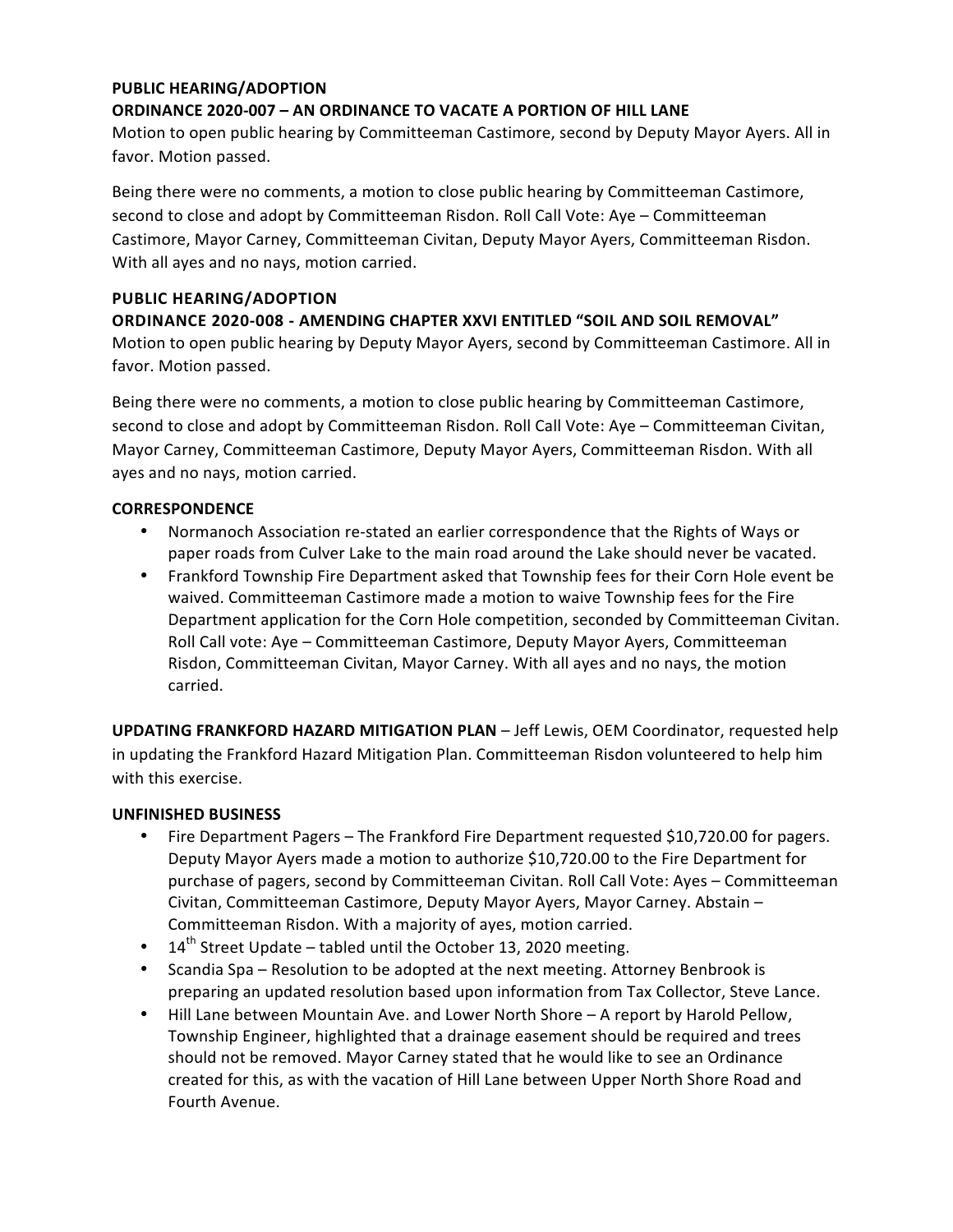#### **NEW BUSINESS**

• No new business was discussed.

## **DEPARTMENT REPORTS**

 The following reports were reviewed by the Township Committee:

- 1. Animal Control Officer Report August 2020
- 2. DPW Report August 2020
- 3. Tax Collector's Report August 2020
- 4. Zoning Report August 2020
- 5. Treasurer's Report August 2020

# **TOWNSHIP CLERK REPORT**

- The Township will be hosting a Hallowe'en Trunk or Treat at the Fairgrounds for Frankford and Branchville residents only on Friday, October 30, 2020 from 4 p.m. until 8 p.m.. Registration will be required. All children must be accompanied by an adult.
	- $\circ$  Committeeman Civitan made a motion to provide \$300.00 towards the purchase of Halloween candy for the Trunk or Treat event, seconded by Committeeman Castimore. Roll Call Vote: Aye – Deputy Mayor Ayers, Committeeman Castimore, Mayor Carney, Committeeman Risdon, Committeeman Civitan. With all ayes and no nays, the motion carried.

## **TOWNSHIP COMMITTEE MEMBER REPORTS**

**• Mayor Carney** presented a summary of a request received for a change of right-of-way for Block 179, Lot 2 and Block 181, Lot 1. Further discussion between Normanoch Association and land owner's attorneys needs to take place. Mayor Carney requested that Ms. Nienstedt forward a copy of the correspondence from Bill Haggerty's office. Normanoch President, Ralph Smith, received a copy during the meeting.

#### **PUBLIC COMMENT**

 Motion to open to the public made by Committeeman Civitan, seconded by Deputy Mayor Ayers. All in favor. Motion carried.

• Mike Fox requested that the Fire Department receive the funds for the pagers directly. He also requested to be informed in advance of any Fire District discussions so that the Fire Department members can have the opportunity to be a part of the discussion.

 Motion to close to the public made by Mayor Carney, seconded by Committeeman Castimore. All in favor. Motion carried.

#### **BILLS LIST APPROVAL**

Motion to approve the bills list made by Committeeman Carney, seconded by Committeeman Risdon. Roll Call Vote: Aye – Committeeman Civitan, Committeeman Castimore, Committeeman Risdon, Mayor Carney, Deputy Mayor Ayers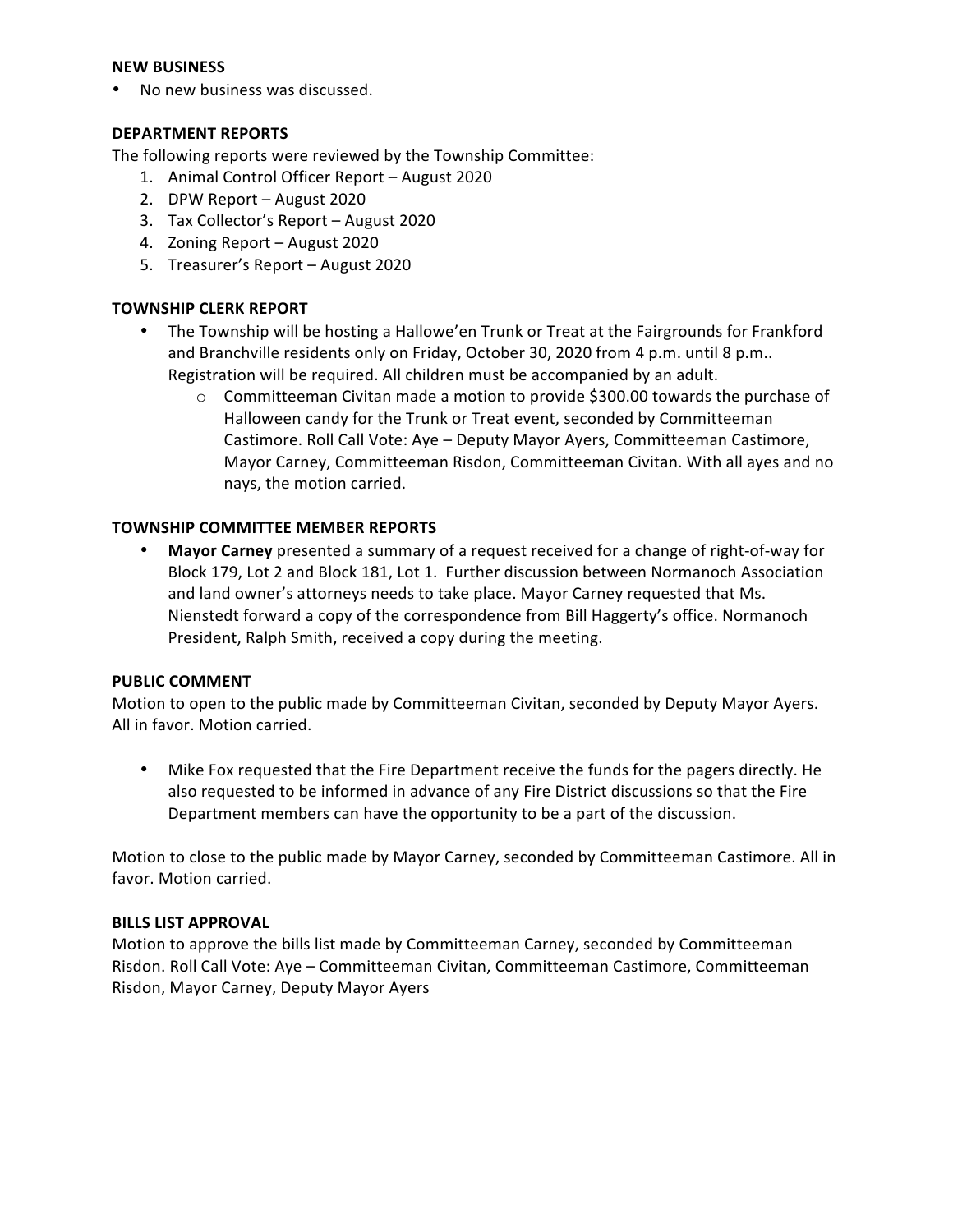# **ADJOURNMENT**

Motion to adjourn by Committeeman Risdon, seconded by Committeeman Castimore. All in favor. Motion carried.

**ATTEST:**

 **Lori Nienstedt, Administrator Acting Municipal Clerk**

**\_\_\_\_\_\_\_\_\_\_\_\_\_\_\_\_\_\_\_\_\_\_\_\_\_\_\_\_\_\_\_\_**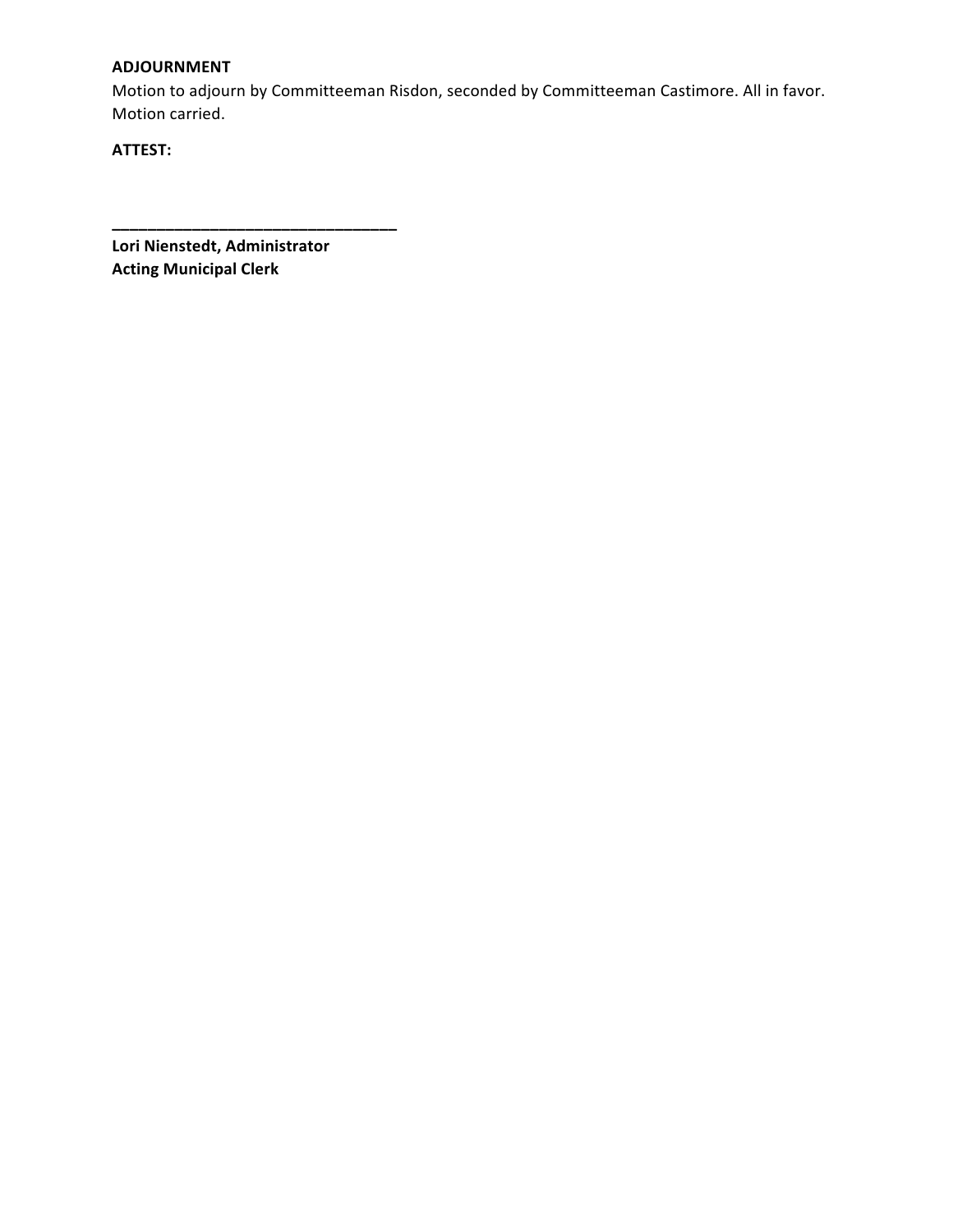#### **TOWNSHIP OF FRANKFORD**

#### **COUNTY OF SUSSEX, STATE OF NEW JERSEY**

#### **RESOLUTION 2020-064**

#### **LIQUOR LICENSE RENEWAL**

WHEREAS, the following Liquor Licenses are to be renewed effective October 1, 2020 for a

one-year period ending June 30, 2021; and

 WHEREAS, all necessary fees and documentation have been properly filed with the Frankford Township Municipal Clerk; and

NOW THEREFORE BE IT RESOLVED that the following Liquor Licenses shall be renewed for a period of one year, effective October 1, 2020:

 1905-33-003-005 COUNTRY PIZZA

1905-33-010-007

JESMAR SEBIA LLC

Township Committee on September 8, 2020. I hereby certify the above to be a true and accurate copy of a resolution adopted by the Frankford

 $\mathcal{L}_\text{max}$  , and the contract of the contract of the contract of the contract of the contract of the contract of the contract of the contract of the contract of the contract of the contract of the contract of the contr

 Lori Nienstedt, Administrator

 Acting Municipal Clerk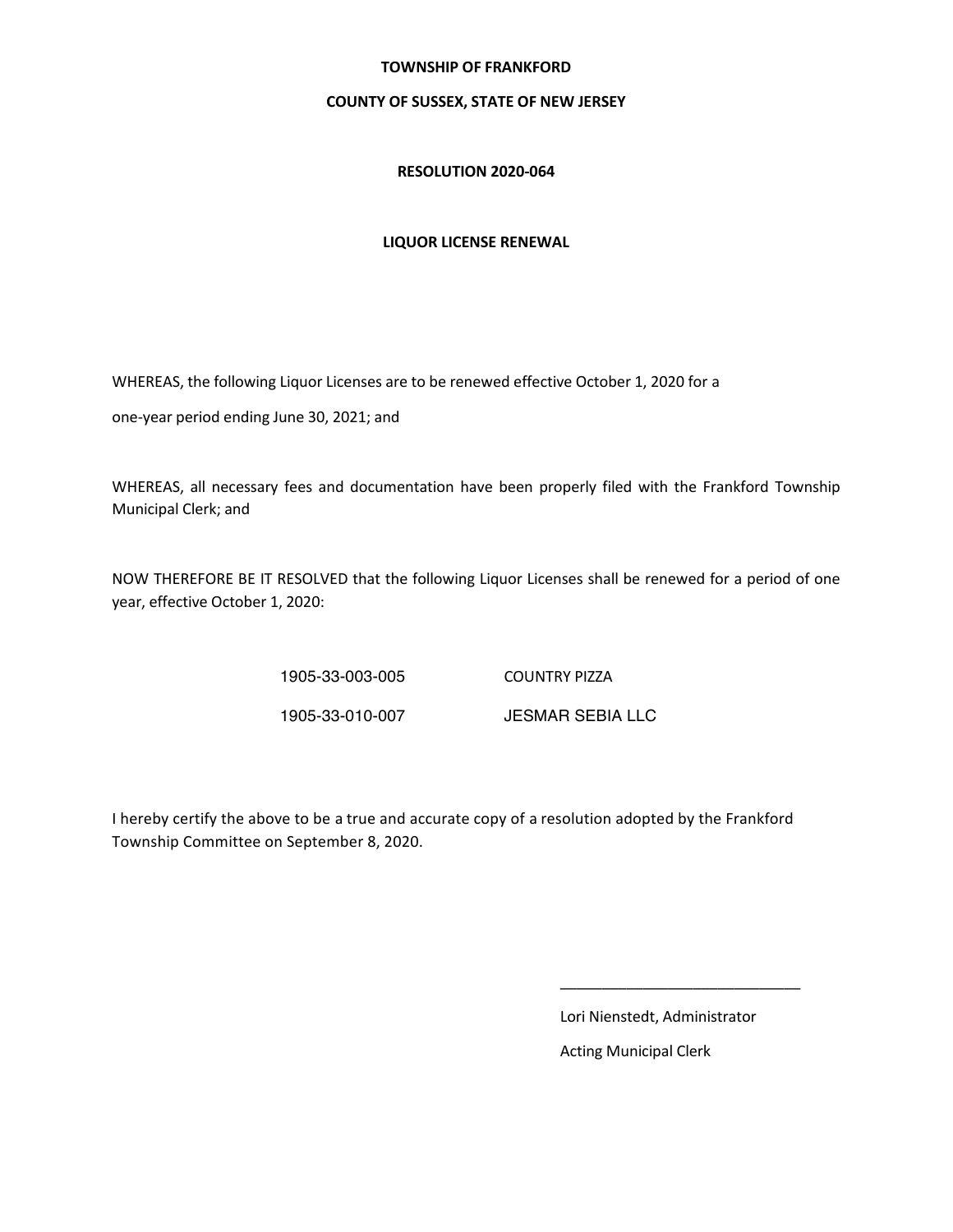# **COUNTY OF SUSSEX, STATE OF NEW JERSEY TOWNSHIP OF FRANKFORD**

## **RESOLUTION 2020-065**

# **REFUNDING TAX SALE CERTIFICATE 2020-015 WHICH WAS REDEEMED**

WHEREAS, the property owned by Patricia J Rohl, known as block 107 lot 7 located at 176 East Shore Culver Road had unpaid 2019 property taxes and was sold at a Tax Sale held on 30 January 2020 by the Frankford Township Tax Collector; and

WHEREAS, Christiana T c/f CE1 / Firstrust of PO Box 5021 in Philadelphia, PA 19111-5021 was the successful bidder of the above stated property. The amount of the Tax Sale consisted of unpaid 2019 property taxes, interest, and other costs, and totaled \$11,262.35 and is represented by Tax Sale Certificate 2020-015; and

WHEREAS, Patricia J Rohl, the supposed owner of the property, paid \$19,824.82 on 31 August 2020 to the Frankford Township Tax Collector to satisfy the outstanding Tax Sale Certificate 2020-015 and subsequent taxes:

**NOW, THEREFORE BE IT RESOLVED** by the Mayor and Township Committee of the Township of Frankford on this 08<sup>th</sup> day of September 2020 that the Chief Financial Officer be authorized to draw a check payable to Christiana T c/f CE1 / Firstrust in the amount of \$43,824.82 which includes the redemption of Tax Sale Certificate 2020-015 of \$19,824.82 and the return of a \$24,000.00 tax sale premium.

BE IT FURTHER RESOLVED that the Tax Collector return the executed satisfied Tax Sale Certificate to Patricia J Rohl at 176 East Shore Culver Road located in Branchville, NJ 07826.

# **CERTIFICATION**

I hereby certify the foregoing to be a true and correct copy of a resolution duly adopted by the Governing Body of the Township of Frankford, In the County of Sussex, New Jersey, at a meeting held on September 8, 2020.

> Lori Nienstedt, Administrator Acting Municipal Clerk

\_\_\_\_\_\_\_\_\_\_\_\_\_\_\_\_\_\_\_\_\_\_\_\_\_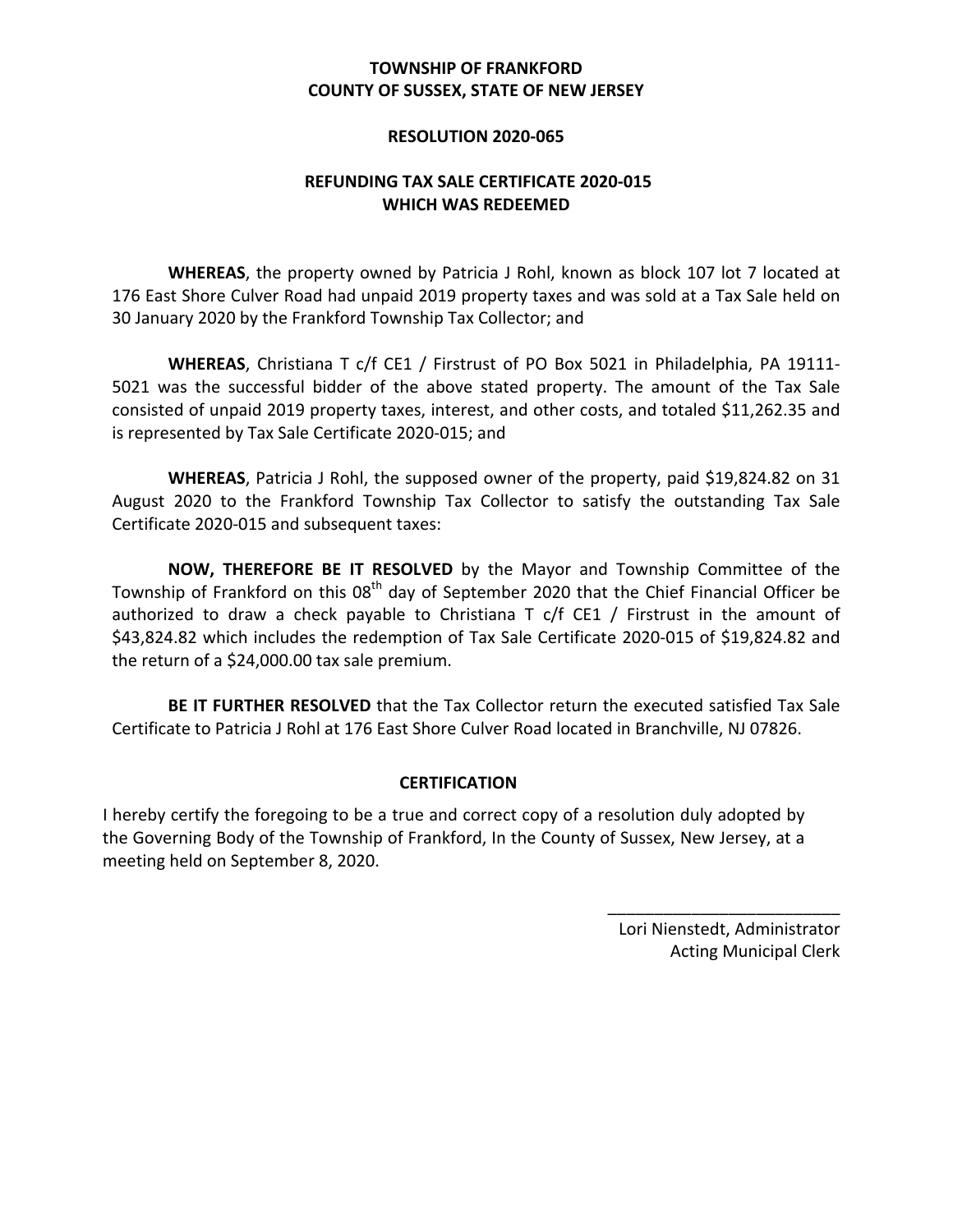# **TOWNSHIP OF FRANKFORD COUNTY OF SUSSEX, STATE OF NEW JERSEY**

### **ORDINANCE NO. 2020-007**

#### **AN ORDINANCE TO VACATE A PORTION OF HILL LANE**

WHEREAS, the Township Committee in the Township of Frankford in the County of Sussex is of the opinion that the public interest will best be served by abandoning, vacating, releasing and extinguishing any and all public rights which said Township may have in and to a portion of Hill Lane.

**NOW, THEREFORE, BE IT ORDAINED** by the Township Committee of the Township of Frankford, County of Warren, State of New Jersey, as follows:

## **I. Vacation of Hill Lane.**

 1. The public rights and interests in and to a portion of Hill Lane, as more particularly described as follows are hereby vacated, abandoned and released:

A full-width 40' wide vacation of Hill Lane between Upper North Shore Road and Fourth Avenue, the metes and bounds description of which is attached hereto as **Exhibit A**. 

2. All rights of public utilities and CATV companies are hereby expressly reserved and excepted from this vacation, including but not limited to:

Jersey Central Power & Light Comcast Cable TV Verizon

 3. This ordinance shall become effective after final passage and publication according to law and filing with the County of Sussex as may be applicable.

 **II. Severability.** If any section, paragraph, subdivision, clause or provision of this Ordinance shall be adjudged invalid, such adjudication shall apply only to the section, paragraph, subdivision, clause of provision so adjudged and the remainder of the Ordinance shall be deemed valid and effective.

**III. Repealer.** All Ordinances or parts of Ordinances inconsistent with or in conflict with the Ordinance are hereby repealed to the extent of such inconsistency.

 **IV. Effective Date.** This Ordinance shall take effect after final passage, adoption and publication according to law.

Attest: \_\_\_\_\_\_\_\_\_\_\_\_\_\_\_\_\_\_\_\_\_\_\_\_\_\_\_\_\_\_\_\_\_\_\_\_\_\_\_\_\_\_\_\_\_